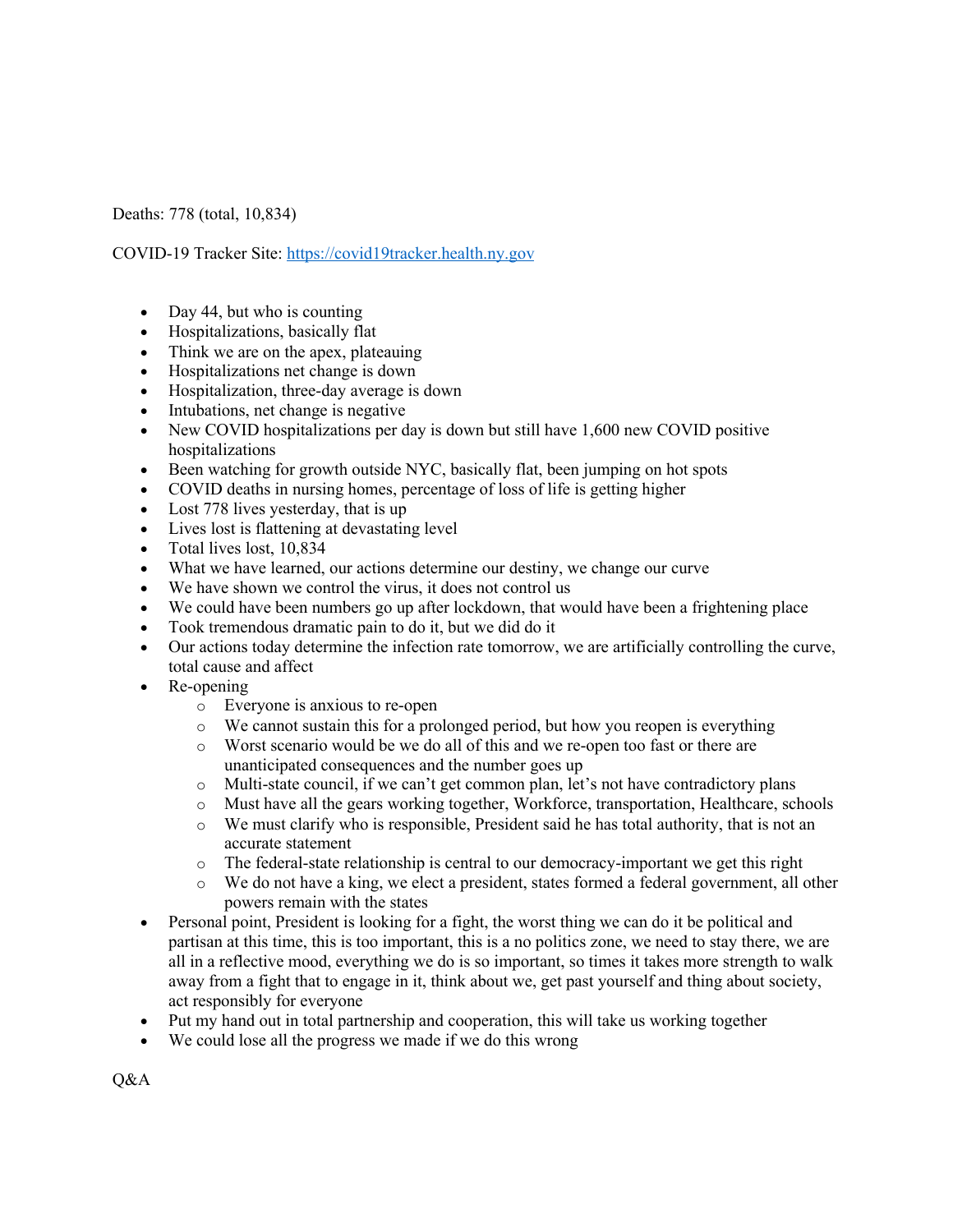Talking about making peace with the President, but went on 4 programs this morning and called him a King etc., why not just say no comment?

- Statement that he has total authority cannot go uncorrected
- Calling Governors mutineers (whatever that means), I'm not going to get into that fight, worked very hard to be in partnership with federal government, he is right I did call and say I need federal assistance and overflow beds, Comfort and Javits, I praised him for those actions.
- Federal government had tremendous power that we need that, he is right about

Asked if he plans to speak to the President-

- We don't have anything immediate to talk about
- Have no had conversation about re-opening, this is a shift in federal position, in close down, President left to the Governors, now president says he has a different model for re-opening, what is that model and let's talk about who does what.
- Need to talk about testing, how do we scale?
- How do we do tracking?
- How do we have masks for every New Yorker?
- How to we disinfect the transportation system?
- How do we make sure we have the medical equipment?
- Where is the funding, I am broke.
- That is the intelligent conversation to have

Will he have this conversation with you?

- I have always had an open line of communication, I am sure we will communicate now, I do not want to fight with him, no time for division
- Working with both D and R Governors, this is 10k lives lost, not 10k democrats or republicans

Legal experts say there is no reason not to release data-

• Want to go through and make sure we are not releasing any privacy data and then we will release

Are there any nursing homes with huge problems?

• We have seen increased cases but that has been across the board

Mayor DeBlasio said they can do 100k tests a week, you said 60k what is true?

- What is happening with testing is the same thing that happened with medical equipment
- Now very state is going to those companies to buy the tests
- They have limited inventory, and every state is bidding for it
- Let FEMA do the testing, why am I competing?
- Say to the President, you take it, god bless you
- We bought 17k ventilators, only got 3k
- City was told that from a company, think the same thing will happen, companies will get overprescribed, we learned this lesson, cost taxpayers tremendous amount of money
- Tell FEMA to buy tests, allocate by need
- This was a lessen we should have learned

What is the accuracy of the tests?

- Looking at the tests that are 95% accuracy
- The test our state lab created is 99% accurate
- There are many tests with many different accuracy rates

What is capacity of antibody tests?

• 2k per day next week in the state